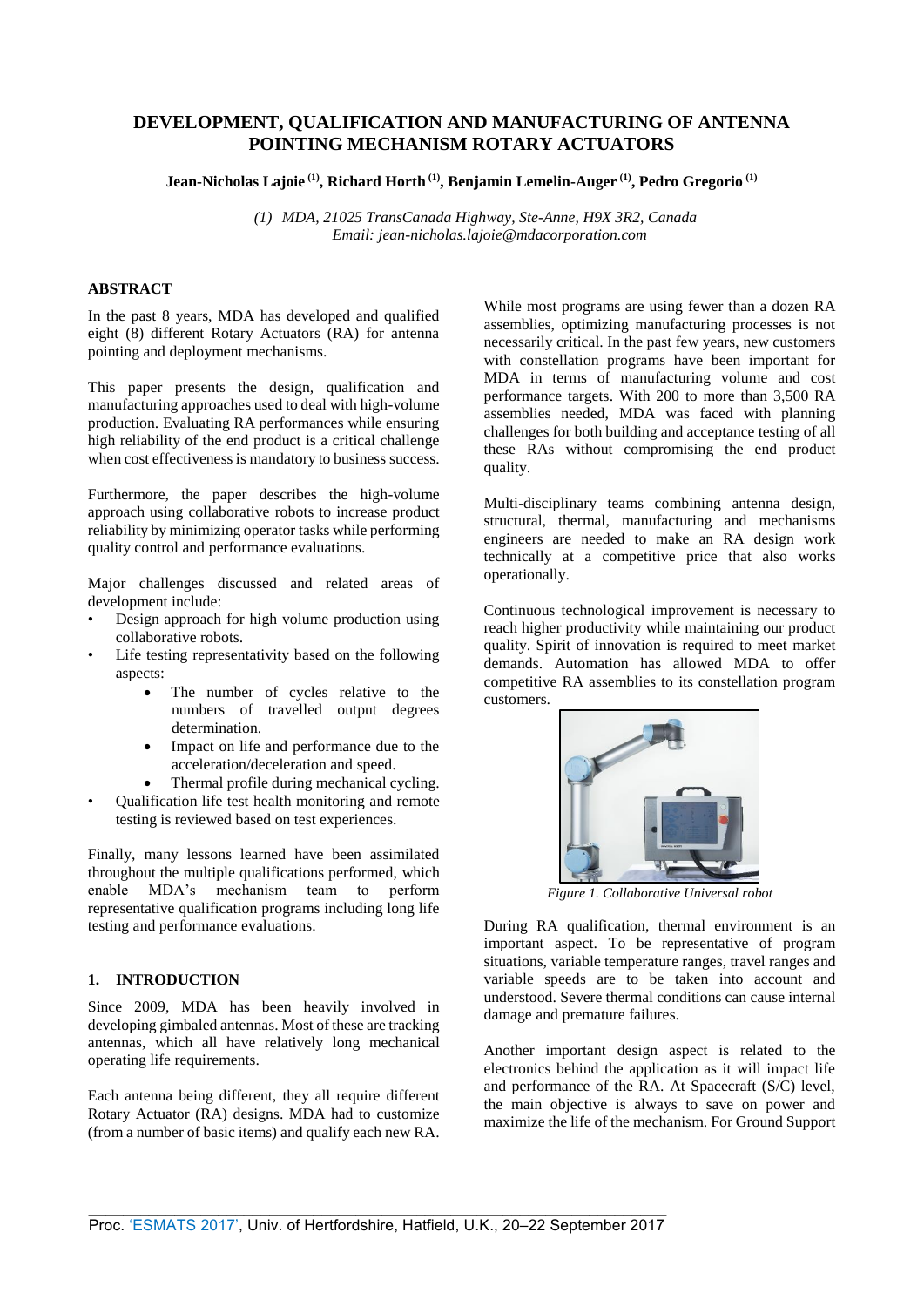Equipment (GSE), the goal is to be as much as possible representative of the flight hardware while maintaining the flexibility and cost effectiveness.

During life test, periodic health checks are performed. This paper presents MDA's philosophy regarding remote location testing which was achieved using the internet and compatible Electrical Ground Support Equipment (EGSE). Advantages of flexible EGSE and remote testing are presented in this paper.

Finally, some lessons learned during qualification testing of RA's are presented.

## **2. RA RELATED DESIGN APPROACH**

#### **2.1 Design**

In the design phase, attention to detail is required to ensure proper component sizing relative to loads, thermal environment and operating life.

Optimization of load capabilities, output running torque, output accuracy and heat dissipation are aspects of the design that must be reviewed before releasing an RA design.

MDA has developed and qualified eight RA assemblies since 2009. The following tables and figures present a brief description of the RA capabilities and qualification levels.

#### **Constellation RAs**

The constellation RA design was developed with the intention of reducing cost, ease manufacturing and downsize to fit within small tracking antennas. The 1st MDA RA design is currently flying since 2013 in Medium Earth Orbit (MEO). A total of 288 RA assemblies have been built, tested and delivered to the customer.



*Figure 2. Constellation RA, MEO, 1 st RA design*

At the time of the  $1<sup>st</sup> RA$  design, the qualification philosophy had to be developed from A to Z going through all details ensuring the RA would meet the requirements. The EGSE and Mechanical Ground Support Equipment (MGSE) had to be developed from scratch. They are still being used today.

The original design has recently been upgraded with an

additional version, where the RA design had to support higher bending loads and survive a more stringent life test duration.



*Figure 3. Constellation RA, MEO, High load capability*

The life demonstrated capability for these RAs in orbit is continuous tracking for typically 10 to 15 years.

| Table 1. Constellation, RA parameters |                               |  |
|---------------------------------------|-------------------------------|--|
| Motor type                            | 2 phase discrete permanent    |  |
|                                       | magnet stepper, no redundancy |  |
| Gear train Stage 1                    | 10:1 planetary                |  |
| Gear train Stage 2                    | 100:1 Harmonic Drive          |  |
| Step size                             | $0.03$ deg. step size         |  |
| Running torque                        | 19 Nm, Full step, 100% duty   |  |
|                                       | cycle, 32PPS at 26 Volts      |  |
| Qualification                         | 22,9M* Output degrees         |  |
| levels                                | 440k* Mechanical cycles       |  |
|                                       | -30°C to 105°C, Operational   |  |

**\*** *Tested up to RA failure.*

#### **Light Weight Constellation RAs**

The light weight RA design has recently been launched into space (January 2017). Out of the 648 RA assemblies built and tested, 80 are currently operating in-orbit.



*Figure 4. Light Weight Constellation, RA assembly*

With a qualified 70M output degrees, this is the RA design that achieved the highest angular travel of the family. This RA was designed for continuous tracking over 15 years.

An additional version of this RA exists where the stepper motor has redundant motor windings. This RA is used on antenna fine pointing mechanisms. The RA integration on the antenna is optimized for Geostationary Earth Orbit (GEO) operation.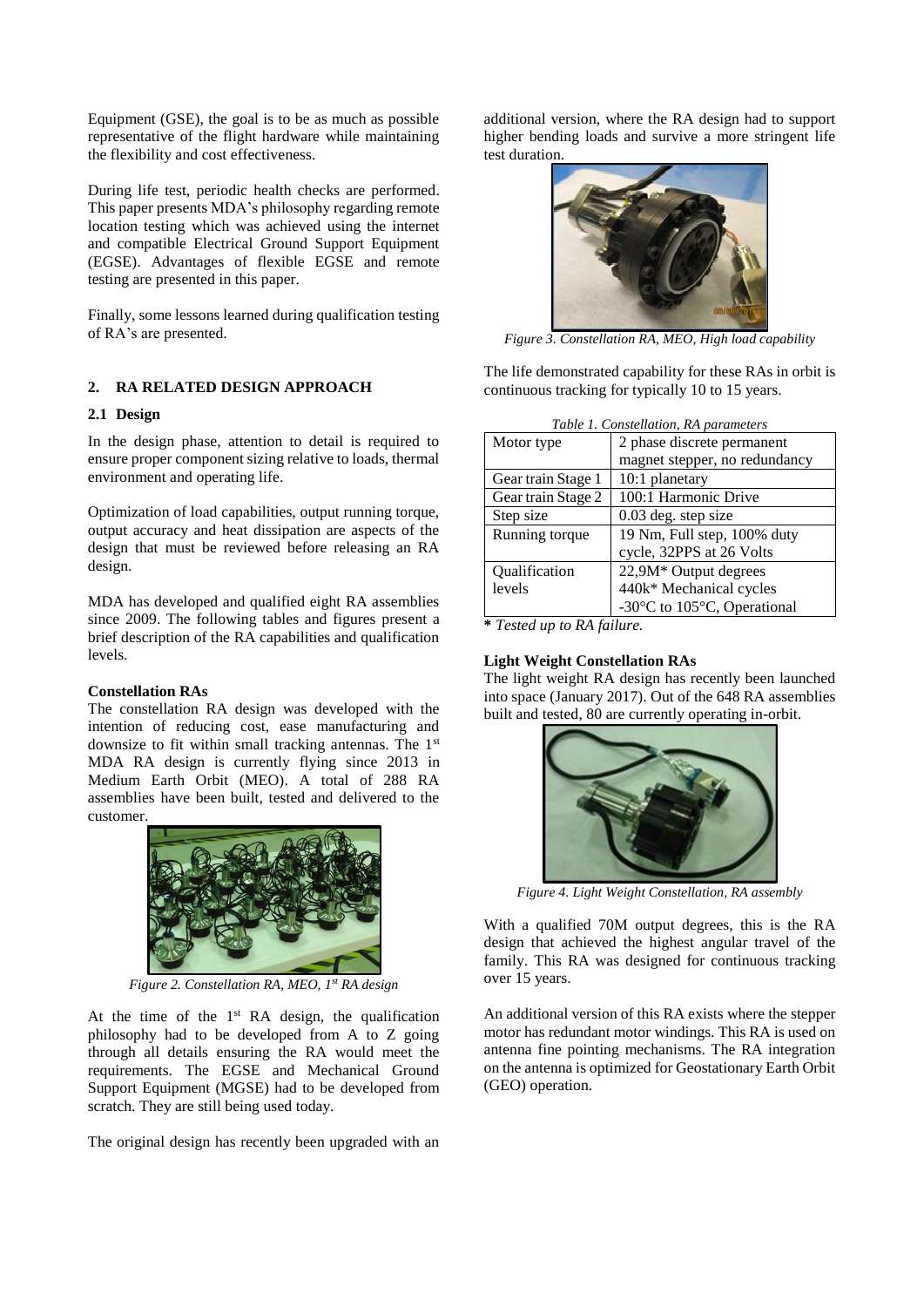| Motor type         | 3 phase discrete permanent      |
|--------------------|---------------------------------|
|                    | magnet stepper, with or without |
|                    | motor windings redundancy       |
| Gear train Stage 1 | 10:1 planetary                  |
| Gear train Stage 2 | 100:1 Harmonic Drive            |
| Step size          | 0.03 deg. step size             |
| Running torque     | 15 Nm, Full step, 100% duty     |
|                    | cycle, 50PPS at 28 Volts        |
| Qualification      | 70M Output degrees              |
| levels             | 300k Mechanical cycles          |
|                    | -25°C to 87°C, Operational      |

*Table 2. Light Weight Constellation, RA parameters*

#### **Radarsat Constellation (RCM)**

The rotary actuator assembly of the deployment sub system (DSS) for the RCM program is used to deploy the SAR Antenna Panel Assembly. This high torque RA is designed for a single use operation in-orbit.

| Table 3. RCM DSS, RA parameters |                                                           |  |
|---------------------------------|-----------------------------------------------------------|--|
| Motor type                      | 2 phase discrete permanent                                |  |
|                                 | magnet stepper, with redundant                            |  |
|                                 | motor windings                                            |  |
| Gear train Stage 1              | 24:1 planetary gear stages                                |  |
| and 2                           |                                                           |  |
| Gear train Stage 3              | 160:1 Harmonic Drive                                      |  |
| Step size                       | $0.011$ deg. step size                                    |  |
| Running torque                  | 156 Nm, Full step, 100% duty                              |  |
|                                 | cycle, 20PPS at 24 Volts                                  |  |
| <b>Oualification</b>            | 19,700 Output degrees                                     |  |
| levels                          | 100 Mechanical cycles                                     |  |
|                                 | -5 $\rm{^{\circ}C}$ to 106 $\rm{^{\circ}C}$ , Operational |  |

A total of eight (8X) gimbal RAs have been manufactured. Six (6X) are scheduled for launch in 2018.



*Figure 5. RCM DSS RA*

## **Exomars TGO [1]**

The European Space Agency ExoMars 2016 mission required a gimbaled High Gain Antenna (HGA) for orbiter-to-earth communications. MDA has worked for the ExoMars Program to develop and qualify the RA design for the pointing mechanism of the antenna.



*Figure 6. Exomars TGO High Gain Antenna RA*

The RA design was challenging since large moments are induced on the APM due to aerobraking forces when entering the Mars atmosphere to slowdown the orbiter. The various phases of the mission and the large travel range of the RA also made the thermal control complicated.

| Table 4. Exomars TGO, RA parameters |                               |  |
|-------------------------------------|-------------------------------|--|
| Motor type                          | 2 phase hybrid stepper, with  |  |
|                                     | redundant motor windings      |  |
| Gear train Stage                    | 160:1 Harmonic Drive          |  |
|                                     |                               |  |
| Step size                           | $0.011$ deg. step size        |  |
| Running torque                      | 30 Nm, 17.8PPS, 0.23A Current |  |
|                                     | controlled with 32            |  |
|                                     | microsteps/step               |  |
| Qualification                       | 5.9M Output degrees           |  |
| levels                              | 33,700 Mechanical cycles      |  |
|                                     | -23°C to 83°C, Operational    |  |
| Position sensor                     | 16 bit optical encoder from   |  |
|                                     | Codechamps                    |  |

There are two of this RA design currently orbiting the red planet tasked with ensuring reliable communications with Earth through 2022.

## **Colka**

A Thru Hole Rotary Actuator has been qualified for the Colka program which is foreseen to be used on the International Space Station.

| Table 5. Colka, RA parameters |                                   |  |
|-------------------------------|-----------------------------------|--|
| Motor type                    | 3 phase discrete permanent        |  |
|                               | magnet stepper, with redundant    |  |
|                               | motor windings                    |  |
| Gear train Stage 1            | 120:1 planetary gear stages       |  |
| and 2                         |                                   |  |
| Gear train Stage 3            | 4.66:1 Preloaded bull gear (anti- |  |
|                               | backlash)                         |  |
| Step size                     | 0.027 deg. step size              |  |
| Running torque                | 20 Nm, Full step, 100% duty       |  |
|                               | cycle, 80PPS, 26 to 27.4 Volts    |  |
| <b>Oualification</b>          | 16.8M Output degrees              |  |
| levels                        | 131k Mechanical cycles            |  |
|                               | -35°C to 96°C, Operational        |  |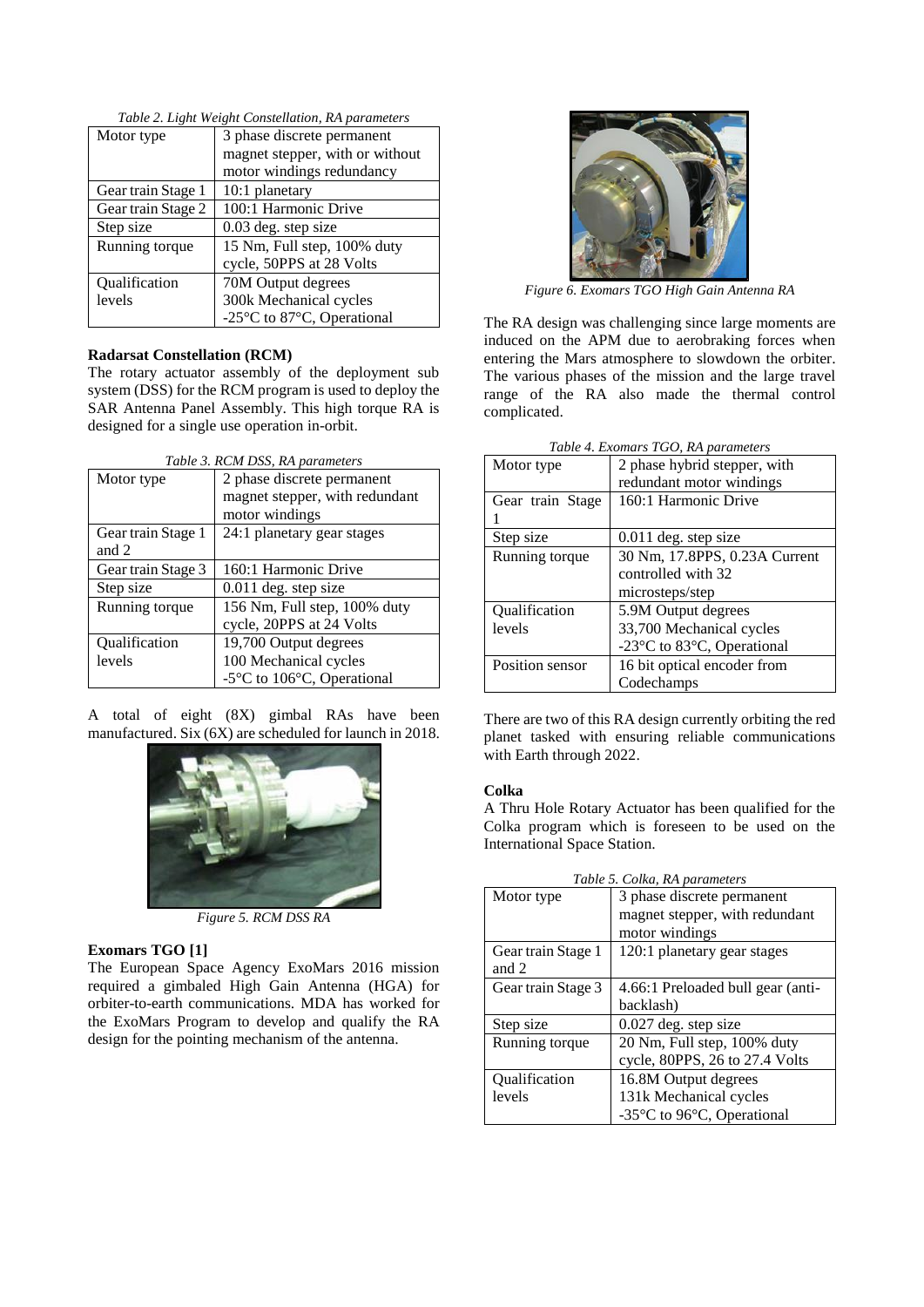A total of three (3X) RAs have been manufactured and delivered to the customer.



*Figure 7. Colka, thru hole RA*

## **High Volume RA Assembly**

With more than 3,500 units to be built, MDA needed an RA design optimized for high volume manufacturing. The RA design must support high loads, shocks and survive a requirement of 240,000 cycles.



*Figure 8. High Volume, RA assembly*

The antenna design will be flown in Low Earth Orbit (LEO) with continuous tracking over 5 years duration. The RA components are Commercial Off-The-Shelf (COTS) in order to lower cost. This low cost RA has been qualified to the life listed in [Table 6,](#page-3-0) under continuous thermal cycling.

<span id="page-3-0"></span>

| Table 6. High Volume, RA parameters |                                 |  |
|-------------------------------------|---------------------------------|--|
| Motor type                          | 2 phase hybrid stepper, no      |  |
|                                     | redundancy                      |  |
| Gear train Stage 1                  | 100:1 Strain wave drive (Custom |  |
|                                     | Off The Shelf)                  |  |
| Step size                           | 0.018 deg. step size            |  |
| Running torque                      | 10 Nm, Full step, 100% duty     |  |
|                                     | cycle, 139PPS, 19 to 21 Volts   |  |
| Qualification                       | 46,1M Output degrees            |  |
| levels                              | 415.8k Mechanical cycles        |  |
|                                     | -25°C to 105°C, Operational     |  |

The design of this RA motivated MDA to seek for new materials with the ability to survive space environment while offering cost effectiveness without compromising the product quality and reliability. Well known space components have been studied, tested and flown multiple times. MDA had to think outside the box and explore new

suppliers of the commercial market. Multiple tests have been conducted at various component levels to determine the motor dynamic behaviour and the gear train capabilities and survivability.

#### **2.2 Collaborative Robots**

MDA's vision of automation is the use of small collaborative robots. These robots interactively help the employees to perform, with high precision, assembly operations such as positioning, bonding and screw fastening. Inspection steps can be performed while the robot is performing its assembly operation. Tasks such as fastener torqueing, taking pictures, capturing timestamps and production order approval can be done automatically by the robot in line with other manufacturing steps.

When using collaborative robots, each manufacturing operation must be divided into task by task instructions. This process can look painful but is a very good opportunity to review each operations and come to an optimized solution. Issues such as accessibility, inprocess inspections and non-value added operations must be considered in the design phase.

The robot also acts as a metronome, setting the manufacturing pace of the work cell. It becomes easier to plan and estimate the task time of each work area.

MDA's automation team has collaborated with the manufacturing engineers, the designers and the mechanism technical experts to develop its RA assembly process for the High Volume constellation programs. Dextrous operations such as wave generator assembly have been made possible. Tools such as screw dispensers, automated torqueing tools and instrumented torque-force wrists allow the robot to work efficiently with full control over the process and interaction forces.



*Figure 9. Wave generator assembly insertion in flex cup*

A collaborative robot has been used recently by MDA for the antenna final geometric inspection. A photogrammetry scanner is placed at the end of the robotic arm and scans the surfaces to detect the photogrammetry targets.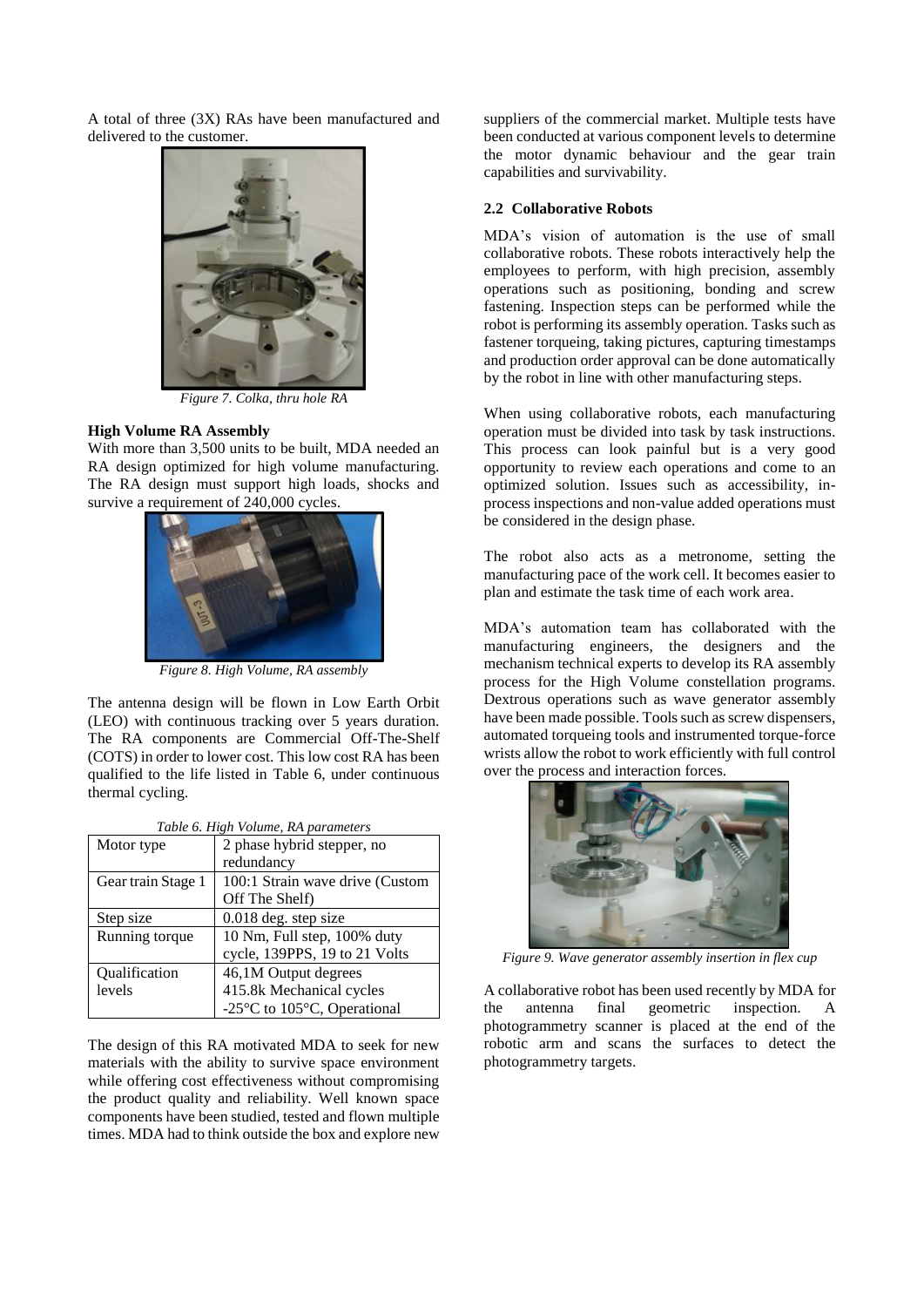The photogrammetry inspection cycle lasts approximately 15 minutes and produces a detailed compliance report as compared to the few hours required for an operator including manual data processing.



*Figure 10. Photogrammetry robot*

## <span id="page-4-0"></span>**2.3 Reliability vs High Volume Production**

High volume manufacturing is fairly new to our industry. Innovative manufacturing solutions and testing approaches have to be adopted in order to be competitive. The use of collaborative robots can help improve the end product quality with uniformity. The intent here is not to assemble RA's at a very high speed, but to have better contamination control, simplified assembly setups and include instant control steps in the assembly process.

To ensure product quality and reliability for a high volume production, MDA's testing philosophy is to start testing with a higher sampling rate during the initial program phase and, then, have a reduced frequency with random checks throughout the entire manufacturing phase. A Lot Acceptance Test (LAT) approach is being used.

Some test activities are also performed for each unit. At RA level for example, the use of COTS components incorporate a higher risk factor. Test activities such as the initial run-in is very important as this test validates the product assembly conformity and ensures that basic RA performance requirements are met.

This novel acceptance testing approach was used by MDA to meet the program throughput requirements. Multiple RAs can now be acceptance tested in TVAC or thermal in parallel.



*Figure 11. Large quantity TVAC testing (24X)*

Furthermore, with the use of the automated photogrammetry, MDA saved many hours in data treatment (see [Figure 10\)](#page-4-0). The advantages for the program were high as the robot camera angles were taken in various positions always following the same sequence providing reliable measurements with high accuracy.

Other programs are also planning on using a semiautomated inspection work station for RA axis definition. In this case, there will be no robot involved in the operation. The work station is however controlled via a unique EGSE which also controls the antenna movements.

The automated inspection processes are used in order to ensure high quality products. Testing approaches are planned and designed so the level of confidence is of 100%.

## **3. LIFE TEST REPRESENTATIVITY AND TEST SETUP**

During life test planning, fine details such as speed, acceleration/deceleration profiles, gravity vector, MGSE resistive torque, inertial loads and stepper motor pulse profile can affect the RA performance. All these tests parameters must be taken into consideration when preparing the test procedure and test equipment.

## **3.1 Accelerated Life Test Parameters**

The number of cycles is a critical point to determine the validity of a life test as the number of reversal will significantly impact the UUT performances over time. Various parameters such as the numbers of output travelled degrees, accelerations and speed profile are also important.

For our high load constellation RA application, it was required to increase the load capacity of the RA output bearing. The RA mechanical cycling qualification targets were of 438k cycles with 24M travel degrees. At first, it was thought that travel degrees was the differentiator, but the number of cycles ended up to be the limiting factor in the qualification. The RA has been mechanically cycled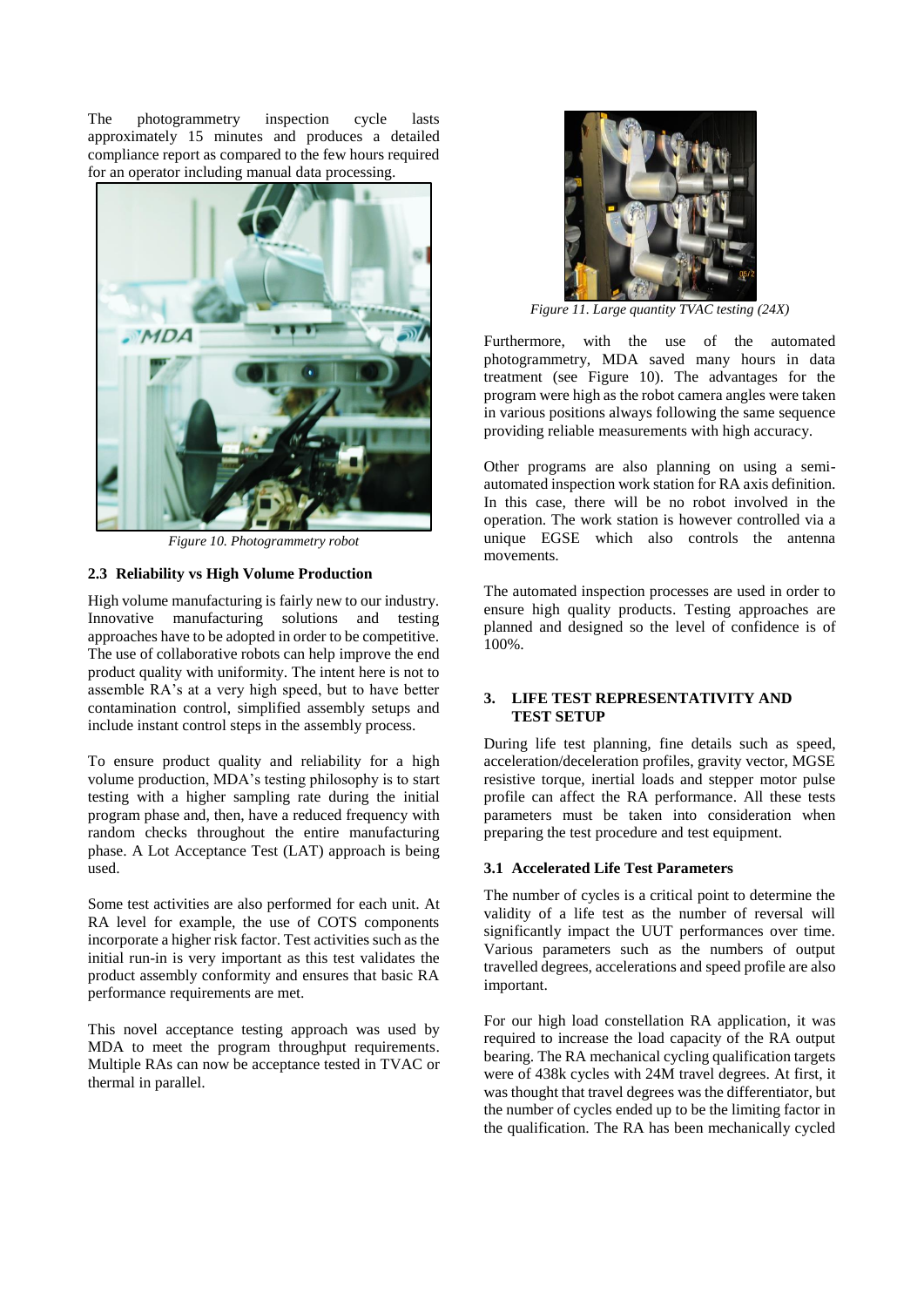up to failure. At its end of life, the RA had performed 140k cycles more than our light weight RA design. It had however travelled 22.9M output degrees as opposed to 70M for the light weight RA design. Knowing that both RAs are using identical wear chain, MDA did not expect the failure to come before the end of the life test. The source of the failure was located at the 1<sup>st</sup> stage planetary gear train where the sun gear, the weakest component in the gear train, did not survive the multiple reversal cycles. The presence of wear debris generated by the multiple reversals was detrimental to the gear train.

Another supporting test observation showing that the numerous reversal cycles can be problematic for RA accuracy occurred on Colka. During the RA qualification, the reversals were abrupt and without pause, especially during the small cycles to mimic the onorbit dithering behaviour of a closed loop tracking antenna. The objective is always to save time during a life test. The periodic measurements showed continuous degradation of the RA accuracy. The life test speed profile was therefore modified, which completely stopped the gear train wear trend.



*Figure 12. Colka RA accuracy trend during life test*

## **3.2 Thermal Cycling Profile**

In addition to the numbers of cycles performed during the high load constellation RA qualification, the cold environment testing was also identified to be a major contributor to the RA failure. The life test was performed over a single thermal cycle where the plan was to test 1/3 of the cycles at hot, 1/3 at ambient and finally complete the test at cold. At the time of the failure, excursions at the hot thermal plateau showed that it was possible to regain a portion of the RA running torque when returning at cold.

In this particular case, the thermal environment had been detrimental to the RA life expectancy. Based on other RA qualification life tests performed under continuous thermal cycling, results have shown that mechanical cycling, even performed during thermal transitions, was beneficial to the RA life. This variable thermal environment is more representative of the in-orbit life of the RA.

In life testing, a good thermal design is mandatory. The main concern that always comes back every time a qualification program is planned is how to get rid of excessive heat generated by the continuously running motor. Two approaches have been used by MDA to qualify the various RAs.

#### **Radiators**

The use of radiators requires a good thermal model and very good thermal conductivity with the Unit Under Test (UUT). It is very important not to clamp radially on the motor housing and avoid adding too much weight.

## **Thermal strap**

Thermal straps are good alternative to radiators but they are typically, less thermally effective as they need flexibility. Flexibility is achieved by having thin thermally conductive elements and multiple interfaces which adds resistivity to the design.



*Figure 13. Radiator design*



*Figure 14. Flexible thermal strap*

## **3.3 Mechanical Test Setups**

Mechanical tests setups are designed to ensure proper representativity of the RA loads in the environments. The qualification MGSE used during functional and performance measurements testing is presented i[n Figure](#page-6-0)  [15.](#page-6-0) It is composed of a ferrofluidic seal to transition from inside the vacuum chamber to the outside ambient condition. Angular position is monitored by an optical encoder and torque data is recorded by an adjacent sensor. The MGSE motor and slip clutch provide torque loads when required for delivering a continuous resistive spring force.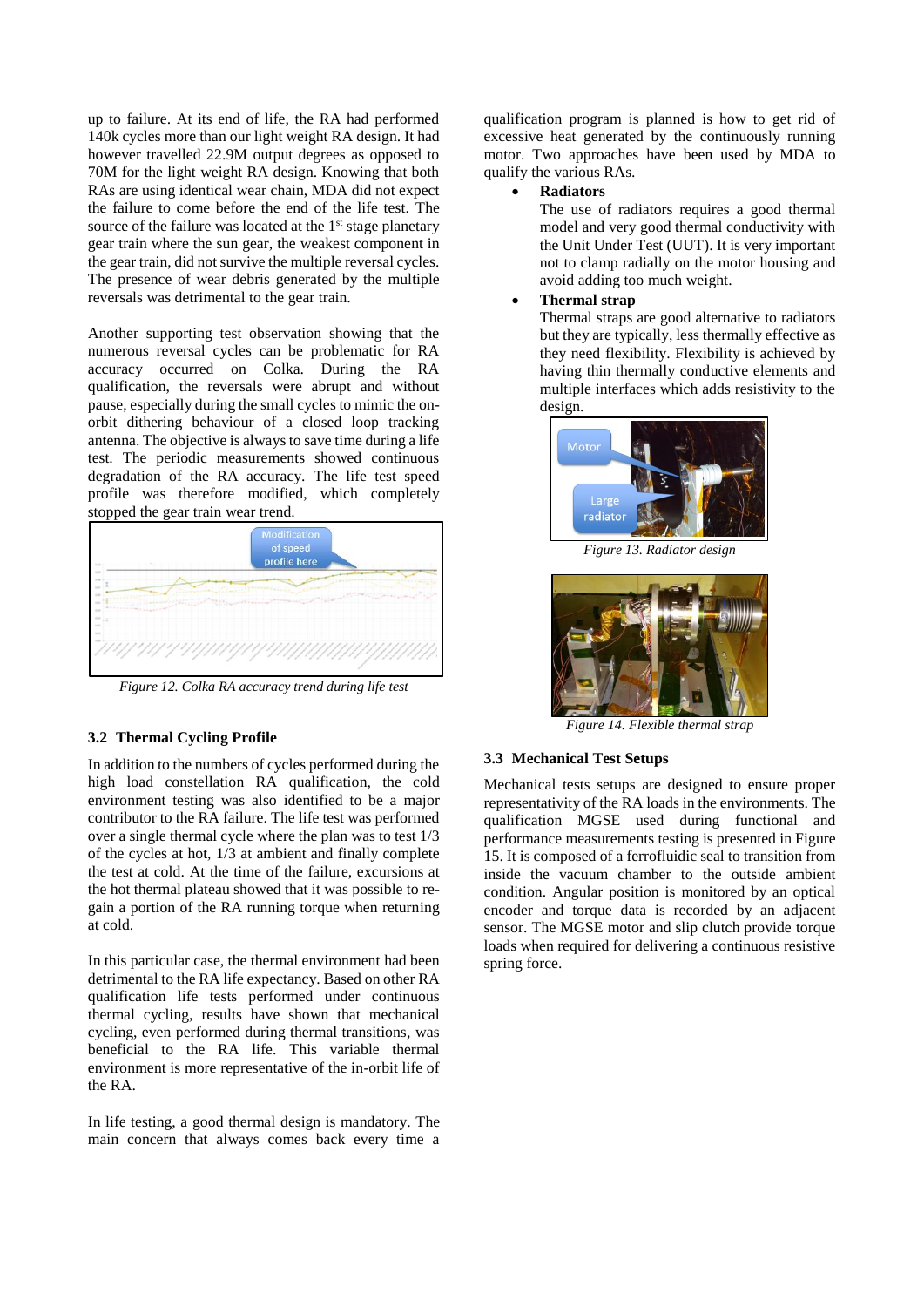

*Figure 15. Performance qualification MGSE*

<span id="page-6-0"></span>To further reduce risk during long duration life testing, simultaneous RA qualification has been performed. In order to validate various aspects of the design, different vehicles have been used. The test setup shown in [Figure](#page-6-1)  [16](#page-6-1) is using two test vehicles. The first vehicle is designed to measure the RA performances and therefore the UUT is connected outside the TVAC chamber to the qualification MGSE. The second test vehicle is equipped with an inertia wheel representative of the antenna and is connected to the cycling EGSE. The resistive torque (from electrical harness and blankets) is caused by a counter-weight placed on the wheel. The running torque is validated with the use of offset masses (see [Figure 18\)](#page-6-2).



*Figure 16. Both life test vehicles in TVAC*

## <span id="page-6-1"></span>**4. LIFE TEST HEALTH MONITORING**

Designing EGSE and MGSE is an important aspect for the success of the qualification program. The control electronics must, as much as possible, reproduce the flight hardware driving characteristics.



*Figure 17. Qualification and cycling EGSEs*

The qualification EGSE is composed of various instruments that are used to measure the RA threshold voltage (low voltage driver), low level output accuracy, running torque in full step and half step modes with variable duty cycles, power holding torque and power consumption.

COTS components procured for the high volume projects had not been previously characterized under harsh space environments. The health monitoring equipment needed to be reliable with high resolution measurement capabilities for proper performance validation.

During qualification of our high volume RA design, an unexpected change in the UUT has been observed soon after the life test had started. The change was not related to the RA degradation, but the run-in of the RA wear chain. The consequences of having an MGSE (se[e Figure](#page-6-0)  [15\)](#page-6-0) with high resistive torque caused the RA measured performances to be out of success criteria.



*Figure 18. Inertia wheel test vehicle*

<span id="page-6-2"></span>The inertia wheel test vehicles revealed themselves to be very useful as the home switches could efficiently be used to ensure the UUT comes back to its initial test position, ensuring no commanded steps are missed. Proper torque force margin could therefore be demonstrated due to the presence of a counter-weight on the inertia wheel.

The MGSE design had been well thought out which allowed to continue testing, using alternate test methods without impacting the life test mechanical cycling schedule.

#### **4.1 Remote Testing**

In order to maintain program schedules in accordance with test facilities usage and availability, MDA has developed a remote control system that allows multiple RAs to be qualified at the same time in different locations. Such system allows to remotely monitor the performance of the UUTs and control their life testing parameters. Surprisingly simple, remote testing only requires an internet access at the test location. The use of a webcam is also very useful as the test operator is located at his desk in his office in Montreal.